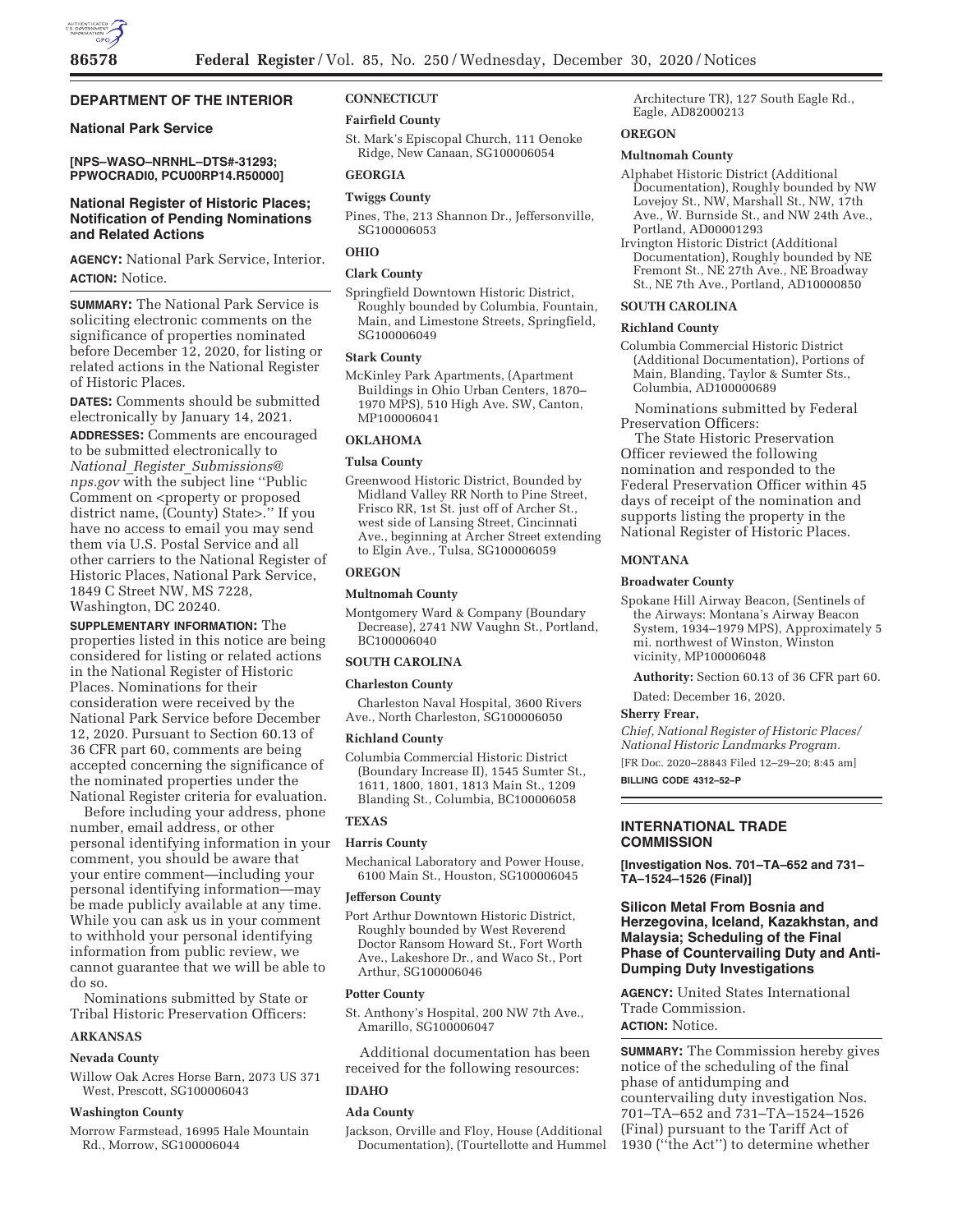an industry in the United States is materially injured or threatened with material injury, or the establishment of an industry in the United States is materially retarded, by reason of imports of silicon metal from Bosnia and Herzegovina and Iceland, provided for in subheadings 2804.69.10 and 2804.69.50 of the Harmonized Tariff Schedule of the United States, preliminarily determined by the Department of Commerce (''Commerce'') to be sold at less than fair value, imports of silicon metal from Kazakhstan, preliminarily determined by Commerce to be subsidized by the government of Kazakhstan, and imports of silicon metal from Malaysia, alleged to be sold at less than fair value.

**DATES:** December 7, 2020.

### **FOR FURTHER INFORMATION CONTACT:**

Lawrence Jones ((202) 205–3358), Nitin Joshi ((202–708–1669), U.S. International Trade Commission, 500 E Street SW, Washington, DC 20436. Hearing-impaired persons can obtain information on this matter by contacting the Commission's TDD terminal on 202– 205–1810. Persons with mobility impairments who will need special assistance in gaining access to the Commission should contact the Office of the Secretary at 202–205–2000. General information concerning the Commission may also be obtained by accessing its internet server (*https:// www.usitc.gov*). The public record for these investigations may be viewed on the Commission's electronic docket (EDIS) at *https://edis.usitc.gov.* 

# **SUPPLEMENTARY INFORMATION:**

*Scope.*—For purposes of these investigations, Commerce has defined the subject merchandise as all forms and sizes of silicon metal, including silicon metal powder. Silicon metal contains at least 85.00 percent but less than 99.99 percent silicon, and less than 4.00 percent iron, by actual weight. Semiconductor grade silicon (merchandise containing at least 99.99 percent silicon by actual weight and classifiable under Harmonized Tariff Schedule of the United States (HTSUS) subheading 2804.61.00) is excluded from the scope of this investigation.

Silicon metal is currently classifiable under subheadings 2804.69.10 and 2804.69.50 of the HTSUS. While the HTSUS numbers are provided for convenience and customs purposes, the written description of the scope remains dispositive.

*Background.*—The final phase of these investigations is being scheduled pursuant to sections 705(b) and 731(b) of the Tariff Act of 1930 (19 U.S.C. 1671d(b) and 1673d(b)), as a result of

affirmative preliminary determinations by Commerce that imports of silicon metal from Kazakhstan are being subsidized by the government of Kazakhstan, and that imports of silicon metal from Bosnia and Herzegovina and Iceland are being sold in the United States at less than fair value within the meaning of § 733 of the Act (19 U.S.C. 1673b). These investigations were requested in petitions filed on June 30, 2020, by Globe Specialty Metals, Inc., Beverly, Ohio, and Mississippi Silicon LLC, Burnsville, Mississippi.

For further information concerning the conduct of this phase of the investigations, hearing procedures, and rules of general application, consult the Commission's Rules of Practice and Procedure, part 201, subparts A and B (19 CFR part 201), and part 207, subparts A and C (19 CFR part 207).

*Participation in the investigations and public service list.*—Persons, including industrial users of the subject merchandise and, if the merchandise is sold at the retail level, representative consumer organizations, wishing to participate in the final phase of these investigations as parties must file an entry of appearance with the Secretary to the Commission, as provided in § 201.11 of the Commission's rules, no later than 21 days prior to the hearing date specified in this notice. A party that filed a notice of appearance during the preliminary phase of the investigations need not file an additional notice of appearance during this final phase. The Secretary will maintain a public service list containing the names and addresses of all persons, or their representatives, who are parties to the investigations.

Please note the Secretary's Office will accept only electronic filings during this time. Filings must be made through the Commission's Electronic Document Information System (EDIS, *https:// edis.usitc.gov.*) No in-person paperbased filings or paper copies of any electronic filings will be accepted until further notice.

*Limited disclosure of business proprietary information (BPI) under an administrative protective order (APO) and BPI service list.*—Pursuant to § 207.7(a) of the Commission's rules, the Secretary will make BPI gathered in the final phase of these investigations available to authorized applicants under the APO issued in the investigations, provided that the application is made no later than 21 days prior to the hearing date specified in this notice. Authorized applicants must represent interested parties, as defined by 19 U.S.C. 1677(9), who are parties to the investigations. A party granted access to

BPI in the preliminary phase of the investigations need not reapply for such access. A separate service list will be maintained by the Secretary for those parties authorized to receive BPI under the APO.

*Staff report.*—The prehearing staff report in the final phase of these investigations will be placed in the nonpublic record on February 9, 2021, and a public version will be issued thereafter, pursuant to § 207.22 of the Commission's rules.

*Hearing.*—The Commission will hold a hearing in connection with the final phase of these investigations beginning at 9:30 a.m. on February 22, 2021. Information about the place and form of the hearing, including about how to participate in and/or view the hearing, will be posted on the Commission's website at *https://www.usitc.gov/ calendarpad/calendar.html.* Interested parties should check the Commission's website periodically for updates. Requests to appear at the hearing should be filed in writing with the Secretary to the Commission on or before February 17, 2021. A nonparty who has testimony that may aid the Commission's deliberations may request permission to present a short statement at the hearing. All parties and nonparties desiring to appear at the hearing and make oral presentations should attend a prehearing conference to be held at 9:30 a.m. on February 19, 2021. Oral testimony and written materials to be submitted at the public hearing are governed by sections 201.6(b)(2), 201.13(f), and 207.24 of the Commission's rules. Parties must submit any request to present a portion of their hearing testimony *in camera* no later than 7 business days prior to the date of the hearing.

*Written submissions.*—Each party who is an interested party shall submit a prehearing brief to the Commission. Prehearing briefs must conform with the provisions of § 207.23 of the Commission's rules; the deadline for filing is February 16, 2021. Parties may also file written testimony in connection with their presentation at the hearing, as provided in § 207.24 of the Commission's rules, and posthearing briefs, which must conform with the provisions of § 207.25 of the Commission's rules. The deadline for filing posthearing briefs is March 1, 2021. In addition, any person who has not entered an appearance as a party to the investigations may submit a written statement of information pertinent to the subject of the investigations, including statements of support or opposition to the petition, on or before March 1, 2021. On March 18, 2021, the